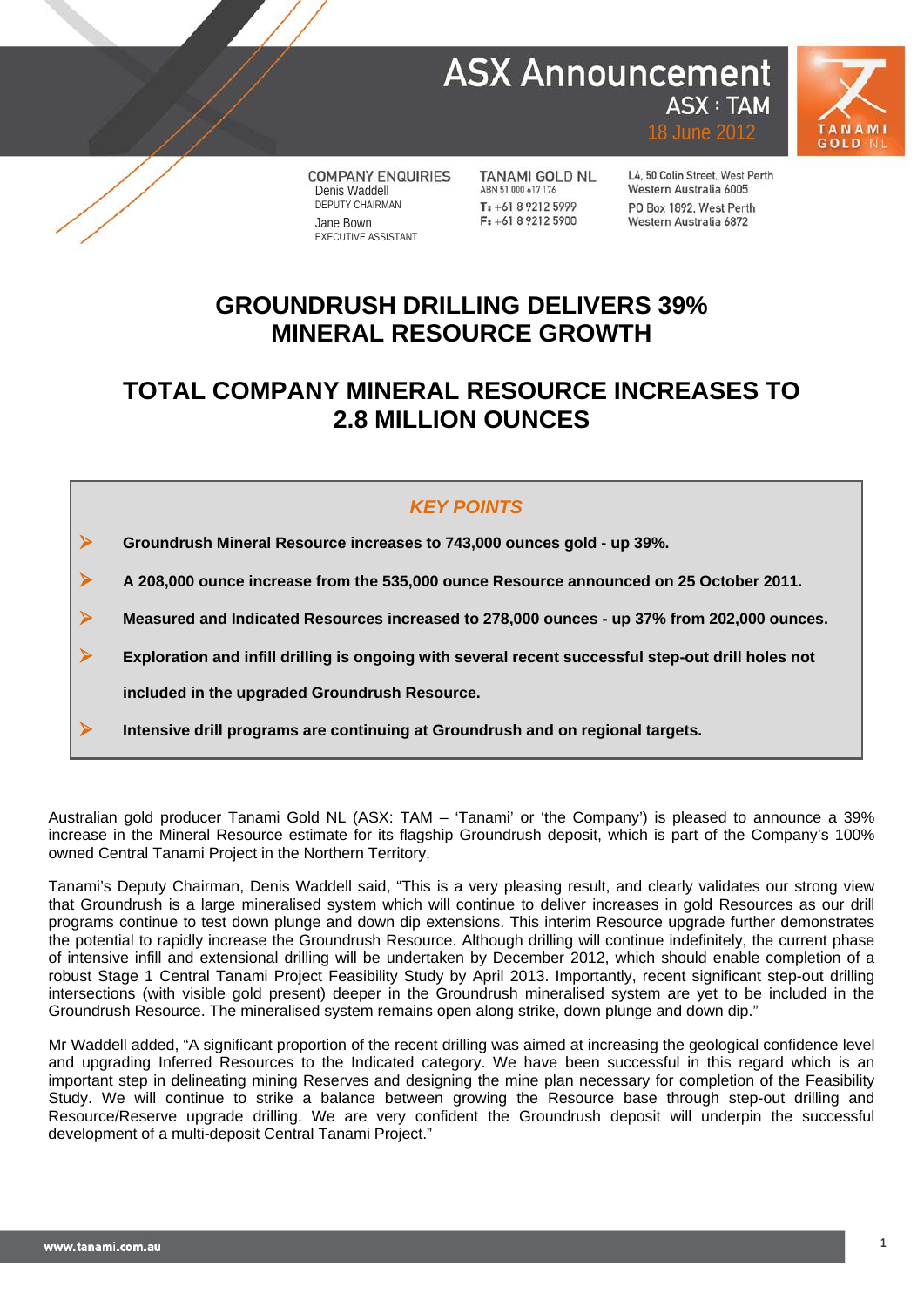### **Mineral Resource Update - Groundrush**

A new Mineral Resource estimate of 5.1Mt @ 4.5g/t Au for 742,900 ounces of gold (see Table 1 and Figure 2) has been completed for the Groundrush deposit at the Central Tanami Project. The Resource upgrade has resulted in a 39% increase in contained ounces and has increased the confidence in the mineralisation outlined in the estimate released on 25 October 2011 (see Table 2 and Figure 1).

Recent drilling continues to return intersections that suggest the tenor of the mineralised system remains strong at depth and down plunge to the south of the current Mineral Resource. This drilling has not been included in this Resource update as results are still pending. A number of the intersections in the step-out holes (GRDD86 and GRDD86A) contain visible gold and significant zones of alteration suggesting that there is potential for the mineralisation to extend well beyond the current Mineral Resource (see Figure 2). Once results are received they will be incorporated in the next resource update.

The Groundrush deposit is hosted within a fractionated dolerite unit and is located approximately 40 kilometres northeast of the Central Tanami Project treatment plant. The deposit consists of multiple south plunging zones of mineralisation, two footwall zones of mineralisation and a set of shallow dipping high grade zones of mineralisation.

Step-out drilling has recently been successful in defining significant alteration and visible gold in the Groundrush Southern Deeps Target (Refer to previous announcement 18/05/2012). The Southern Deeps target is based on the concept that the +1 million ounce Groundrush Deposit (610,000 ounces historically produced from the open pit and another 743,000 ounces in Resources, see table 2) is one dilation zone within this plunging corridor and the Southern Deeps exploration target is the first of possibly multiple repeats of this dilation zone and as such, is considered by the Company to be a significant exploration target.

The target dimensions of the Southern Deeps zone of mineralisation which are based on the main Groundrush Deposit, are interpreted by the Company's geologists to extend to between 600-700 metres down plunge, between 150-200 metres down dip and between 15-20 metres wide with an expected grade range of 4-6 g/t Au and a tonnage range of  $3,800,000 - 8,000,000$  tonnes<sup>[1](#page-1-0)</sup>.

**Denis Waddell Deputy Chairman**

<span id="page-1-0"></span><sup>&</sup>lt;sup>1</sup> The potential quantity and grade of the Exploration targets outlined are conceptual in nature, there has been insufficient exploration to define a *Mineral Resource and it is uncertain if further exploration will result in the determination of a Mineral Resource.*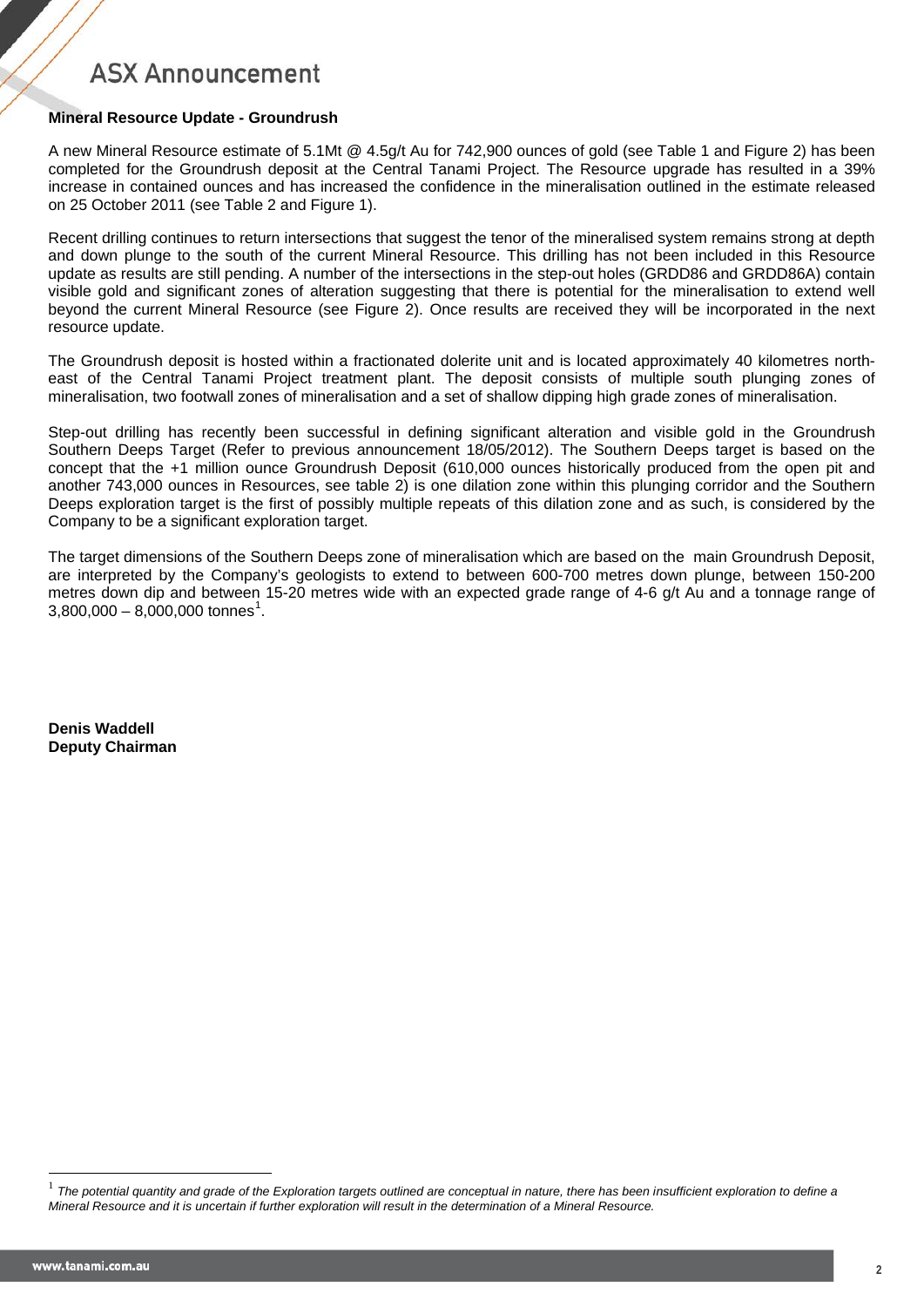| <b>Classification</b> | <b>Tonnes</b> | Grade              | <b>Ounces</b> |  |  |
|-----------------------|---------------|--------------------|---------------|--|--|
|                       |               | $(g/t \text{ Au})$ |               |  |  |
| <b>Measured</b>       | 472,000       | 4.3                | 66,000        |  |  |
| Indicated             | 1,515,000     | 4.36               | 212,000       |  |  |
| <b>Inferred</b>       | 3,149,000     | 4.6                | 465,000       |  |  |
| <b>Total</b>          | 5,136,000     | 4.5                | 743.000       |  |  |

#### **Table 1 – Groundrush Deposit – Mineral Resource as at 5 June 2012**

#### **Notes to accompany Table 1**

1. Tonnes and ounces of gold are rounded to the nearest thousand and grade is rounded to the nearest 0.1g/t Au. Rounding may affect tallies. 2. Resources reported above 1.0g/t Au block model grade.

| <b>Classification</b> | Tonnes    | Grade<br>(g/t Au) | <b>Ounces</b> |  |  |
|-----------------------|-----------|-------------------|---------------|--|--|
| <b>Measured</b>       | 500,000   | 4.1               | 66,000        |  |  |
| Indicated             | 995,000   | 4.3               | 136,000       |  |  |
| <b>Inferred</b>       | 2,101,000 | 4.9               | 333,000       |  |  |
| <b>Total</b>          | 3,596,000 | 4.6               | 535,000       |  |  |

#### **Table 2 – Groundrush Deposit – Mineral Resource as at 30 September 2011**

#### **Notes to accompany Table 2**

1. Tonnes and ounces of gold are rounded to the nearest thousand and grade is rounded to the nearest 0.1g/t Au. Rounding may affect tallies. 2. Resources reported above 1.0g/t Au block model grade.

*The information in this report that relates to Mineral Resource Estimation, Geological Data and Exploration Results is based on information compiled*  by Mr Michael Thomson, a full time employee and Principal Geologist of Tanami Gold NL. Mr Thomson is a member of the Australasian Institute of *Mining and Metallurgy and has sufficient experience which is relevant to the style of mineralisation and type of deposit under consideration to qualify as a Competent Person as defined in the December 2004 edition of the Australasian Code for Reporting of Exploration Results, Mineral Resources*  and Ore Reserves (JORC Code). Mr Thomson consents to the inclusion in this report of the matters based on his information in the form and context *in which they appear.*

*This announcement contains certain statements which constitute "forward looking statements". Such statements are only predictions and are subject*  to inherent risks and uncertainties which could cause actual values, results, performance achievements to differ materially from those expressed, implied or projected in any forward-looking statement. No representation or warranty, expressed or implied, is made by Tanami Gold NL that material *contained in this announcement will be achieved or proved correct.*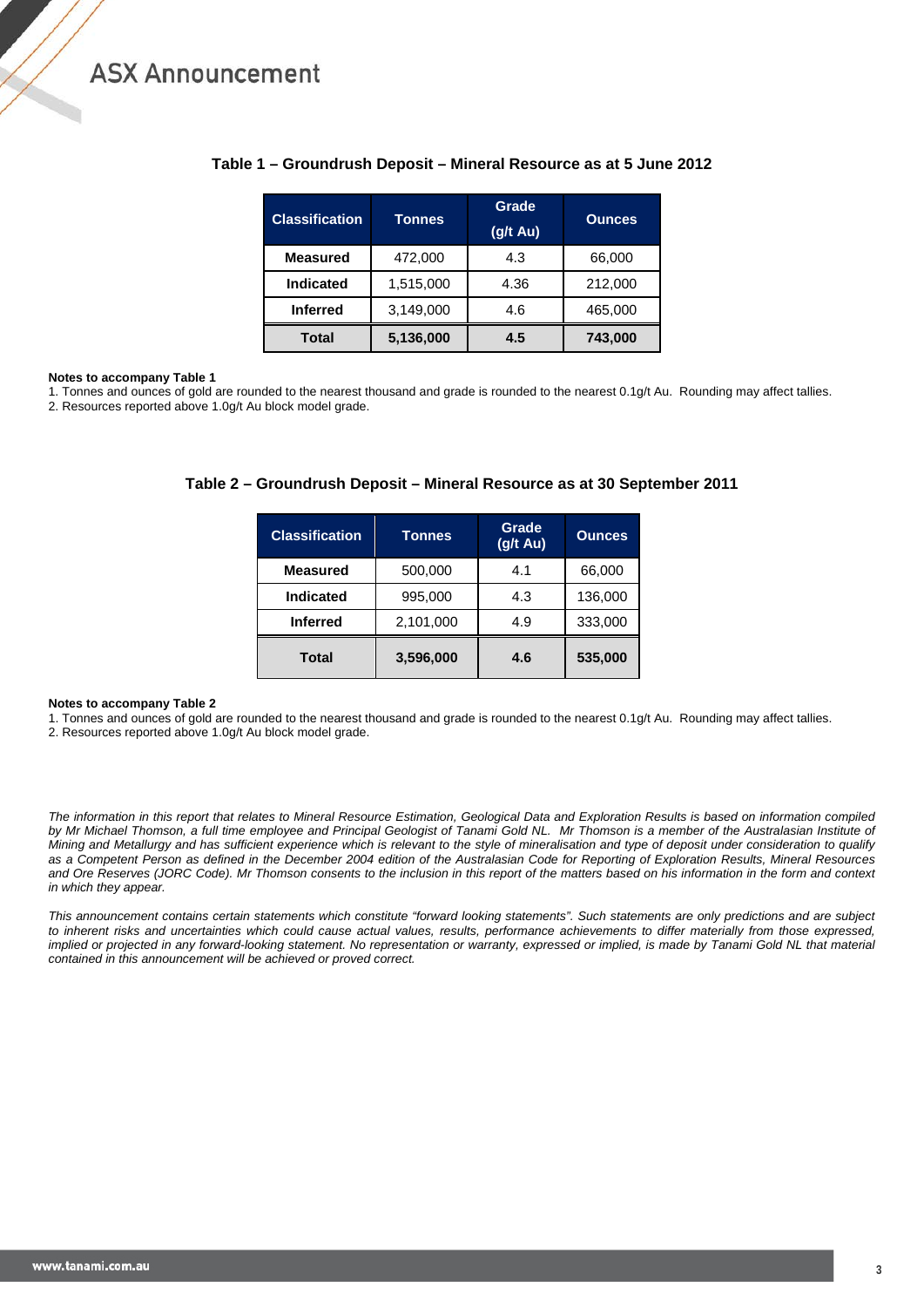

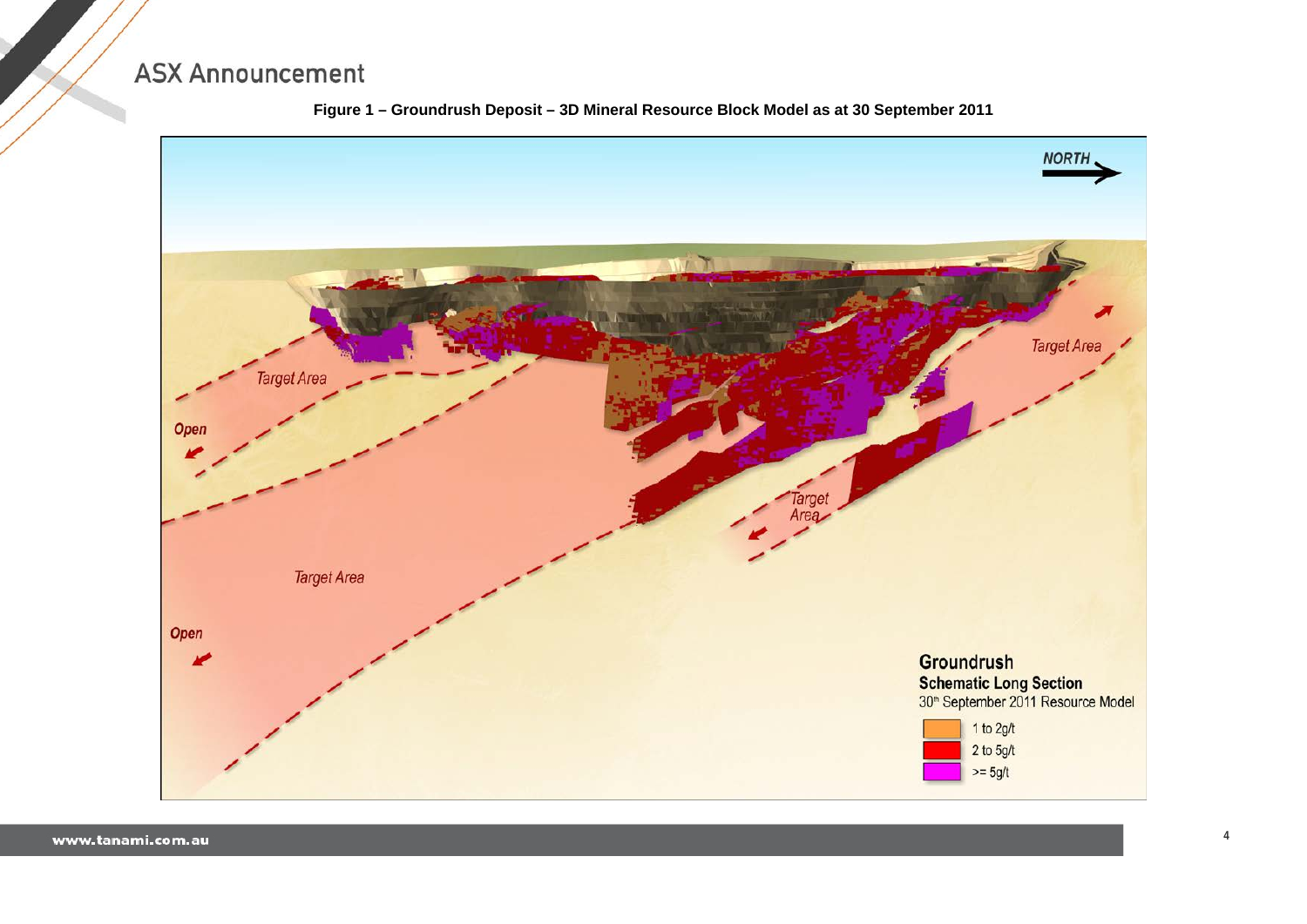

**Figure 2 - Groundrush Schematic Long Section as at 5 June 2012**